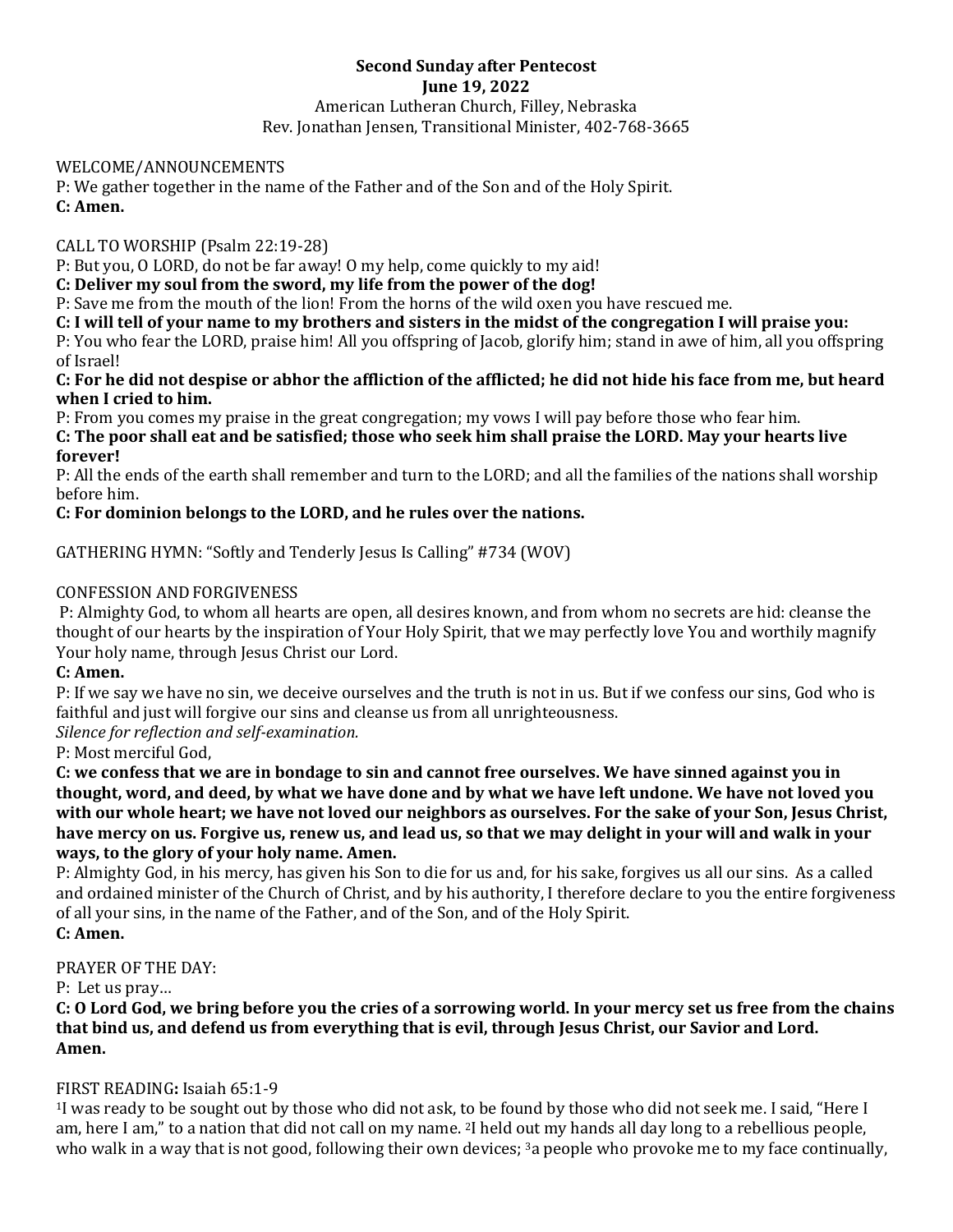sacrificing in gardens and offering incense on bricks; 4who sit inside tombs, and spend the night in secret places; who eat swine's flesh, with broth of abominable things in their vessels; <sup>5</sup>who say, "Keep to yourself, do not come near me, for I am too holy for you." These are a smoke in my nostrils, a fire that burns all day long. <sup>6</sup>See, it is written before me: I will not keep silent, but I will repay; I will indeed repay into their laps <sup>7</sup>their iniquities and their ancestors' iniquities together, says the LORD; because they offered incense on the mountains and reviled me on the hills, I will measure into their laps full payment for their actions. <sup>8</sup>Thus says the LORD: As the wine is found in the cluster, and they say, "Do not destroy it, for there is a blessing in it," so I will do for my servants' sake, and not destroy them all. <sup>9</sup>I will bring forth descendants from Jacob, and from Judah inheritors of my mountains; my chosen shall inherit it, and my servants shall settle there.

## SECOND READING: Galatians 3:23-29

<sup>23</sup>Now before faith came, we were imprisoned and guarded under the law until faith would be revealed.  $24$ Therefore the law was our disciplinarian until Christ came, so that we might be justified by faith.  $25$ But now that faith has come, we are no longer subject to a disciplinarian, <sup>26</sup>for in Christ Jesus you are all children of God through faith. <sup>27</sup>As many of you as were baptized into Christ have clothed yourselves with Christ. <sup>28</sup>There is no longer Jew or Greek, there is no longer slave or free, there is no longer male and female; for all of you are one in Christ Jesus. <sup>29</sup>And if you belong to Christ, then you are Abraham's offspring, heirs according to the promise.

# CHILDREN'S MESSAGE *(Noisy offering is taken at this time.)*

#### GOSPEL: Luke 8:26-39

<sup>26</sup>Then [Jesus and his disciples] arrived at the country of the Gerasenes, which is opposite Galilee. <sup>27</sup>As he stepped out on land, a man of the city who had demons met him. For a long time he had worn no clothes, and he did not live in a house but in the tombs. <sup>28</sup>When he saw Jesus, he fell down before him and shouted at the top of his voice, "What have you to do with me, Jesus, Son of the Most High God? I beg you, do not torment me"—29for Jesus had commanded the unclean spirit to come out of the man. (For many times it had seized him; he was kept under guard and bound with chains and shackles, but he would break the bonds and be driven by the demon into the wilds.) <sup>30</sup>Jesus then asked him, "What is your name?" He said, "Legion"; for many demons had entered him. <sup>31</sup>They begged him not to order them to go back into the abyss. <sup>32</sup>Now there on the hillside a large herd of swine was feeding; and the demons begged Jesus to let them enter these. So he gave them permission. <sup>33</sup>Then the demons came out of the man and entered the swine, and the herd rushed down the steep bank into the lake and was drowned. <sup>34</sup>When the swineherds saw what had happened, they ran off and told it in the city and in the country. 35Then people came out to see what had happened, and when they came to Jesus, they found the man from whom the demons had gone sitting at the feet of Jesus, clothed and in his right mind. And they were afraid. <sup>36</sup>Those who had seen it told them how the one who had been possessed by demons had been healed. 37Then all the people of the surrounding country of the Gerasenes asked Jesus to leave them; for they were seized with great fear. So he got into the boat and returned. <sup>38</sup>The man from whom the demons had gone begged that he might be with him; but Jesus sent him away, saying, <sup>39</sup>"Return to your home, and declare how much God has done for you." So he went away, proclaiming throughout the city how much Jesus had done for him.

MESSAGE Pastor Jonathan Jensen

HYMN OF THE DAY: "It Is Well With My Soul" #106 (OSB) *Offerings will be received at this time.*

#### OFFERING PRAYER

P: Merciful Father,

**C: we offer with joy and thanksgiving what you have first given us, ourselves, our time, and our possessions, signs of your gracious love. Receive them for the sake of him who offered himself for us, Jesus Christ our Lord. Amen.**

#### APOSTLES' CREED

**I believe in God, the Father almighty, creator of heaven and earth. I believe in Jesus Christ, his only Son, our Lord. He was conceived by the power of the Holy Spirit and born of the virgin Mary. He suffered under Pontius Pilate, was crucified, died, and was buried. He descended into hell. On the third day he**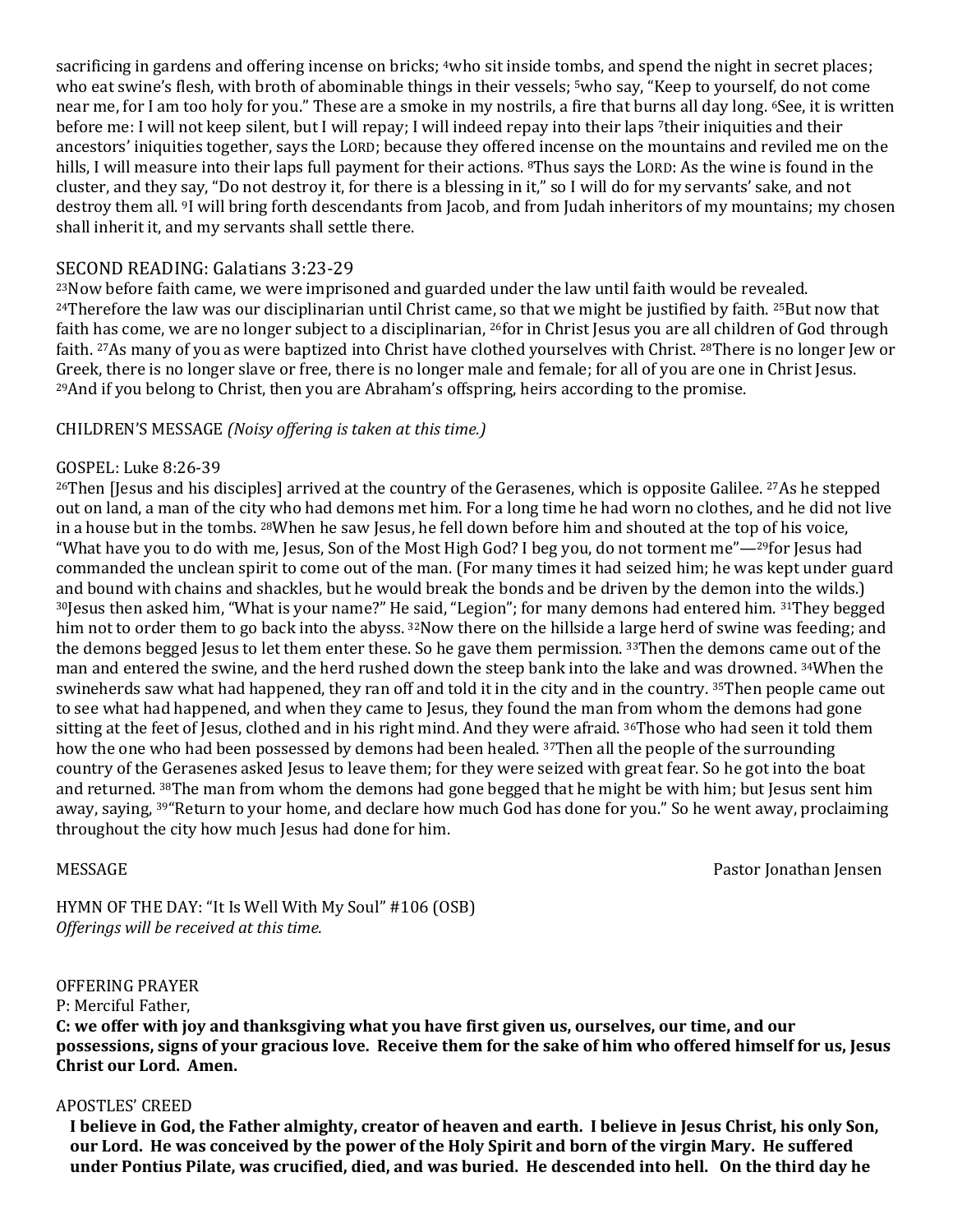**rose again. He ascended into heaven and is seated at the right hand of the Father. He will come again to judge the living and the dead. I believe in the Holy Spirit, the holy catholic church, the communion of saints, the forgiveness of sins, the resurrection of the body, and the life everlasting. Amen.**

# PRAYERS OF THE PEOPLE

P: United in Christ and guided by the Spirit, we pray for the church, the creation, and all in need.

# *A brief silence.*

P: Holy God, you hear the cries of those who seek you. Equip your church with evangelists who reveal the continuous call of your outstretched hands and your promises of a home in you. God of grace,

## **C: hear our prayer.**

P: You hear the cries of the earth. Restore places where land, air, and waterways have been harmed. Guide us to develop and implement sources of energy and food production that do not destroy the earth. God of grace,

# **C: hear our prayer.**

P: You hear the cries of those who are marginalized or cast out. On this Juneteenth observance, guide us continually toward the end of oppression in all its forms, especially white supremacy. Bring true freedom and human flourishing to all your beloved children. God of grace,

# **C: hear our prayer.**

P: You hear the cries of those who suffer. Come to the aid of all who are homeless, naked, hungry, and sick. Bring peace to any experiencing mental illness, that they can clearly recognize your loving presence. God of grace,

## **C: hear our prayer.**

P: You hear the cries of those who celebrate and those who grieve on this Father's Day. Nurture mutual love and tender care in all relationships. Comfort those for whom this day brings sadness or longing. God of grace,

# **C: hear our prayer.**

P: We give thanks for the faithful departed whose lives proclaimed all you had done for them. At the last, unite us with them as we make our home in you. God of grace,

# **C: hear our prayer.**

P: God of every time and place, in Jesus' name and filled with your Holy Spirit, we entrust these spoken prayers and those in our hearts into your holy keeping.

## **C: Amen.**

# THE GREAT THANKSGIVING

- P: The Lord be with you.
- **C: And also with you.**
- P: Lift up your hearts.

# **C: We lift them to the Lord.**

P: Let us give thanks to the Lord our God.

# **C: It is right to give him thanks and praise.**

P: It is indeed right and salutary that we should at all times and in all places offer thanks and praise to you, O Lord, holy Father, through Christ our Lord; who rose beyond the bounds of death and, on this day, as he had promised, poured out your Spirit of life and power upon the chosen disciples. At this the whole earth exults in boundless joy. And so, with the Church on earth and the hosts of heaven, we praise your name and join their unending hymn: **All:** *(spoken)* **Holy, holy, holy Lord, God of power and might: Heaven and earth are full of your glory. Hosanna. Hosanna. Hosanna in the highest. Blessed is he who comes in the name of the Lord. Hosanna in the highest.**

## WORDS OF INSTITUTION

P: In the night in which he was betrayed, our Lord Jesus took bread, and gave thanks; broke it, and gave it to his disciples, saying: Take and eat; this is my body, given for you. Do this for the remembrance of me. Again, after supper, he took the cup, gave thanks, and gave it for all to drink, saying: This cup is the new covenant in my blood, shed for you and for all people for the forgiveness of sin. Do this for the remembrance of me

# THE LORD'S PRAYER

**Our Father who art in heaven, hallowed be thy name, thy kingdom come, thy will be done, on earth as it is in heaven. Give us this day our daily bread; and forgive us our trespasses, as we forgive those who trespass against us; and lead us not into temptation, but deliver us from evil. For thine is the kingdom, and the power, and the glory, forever and ever. Amen.**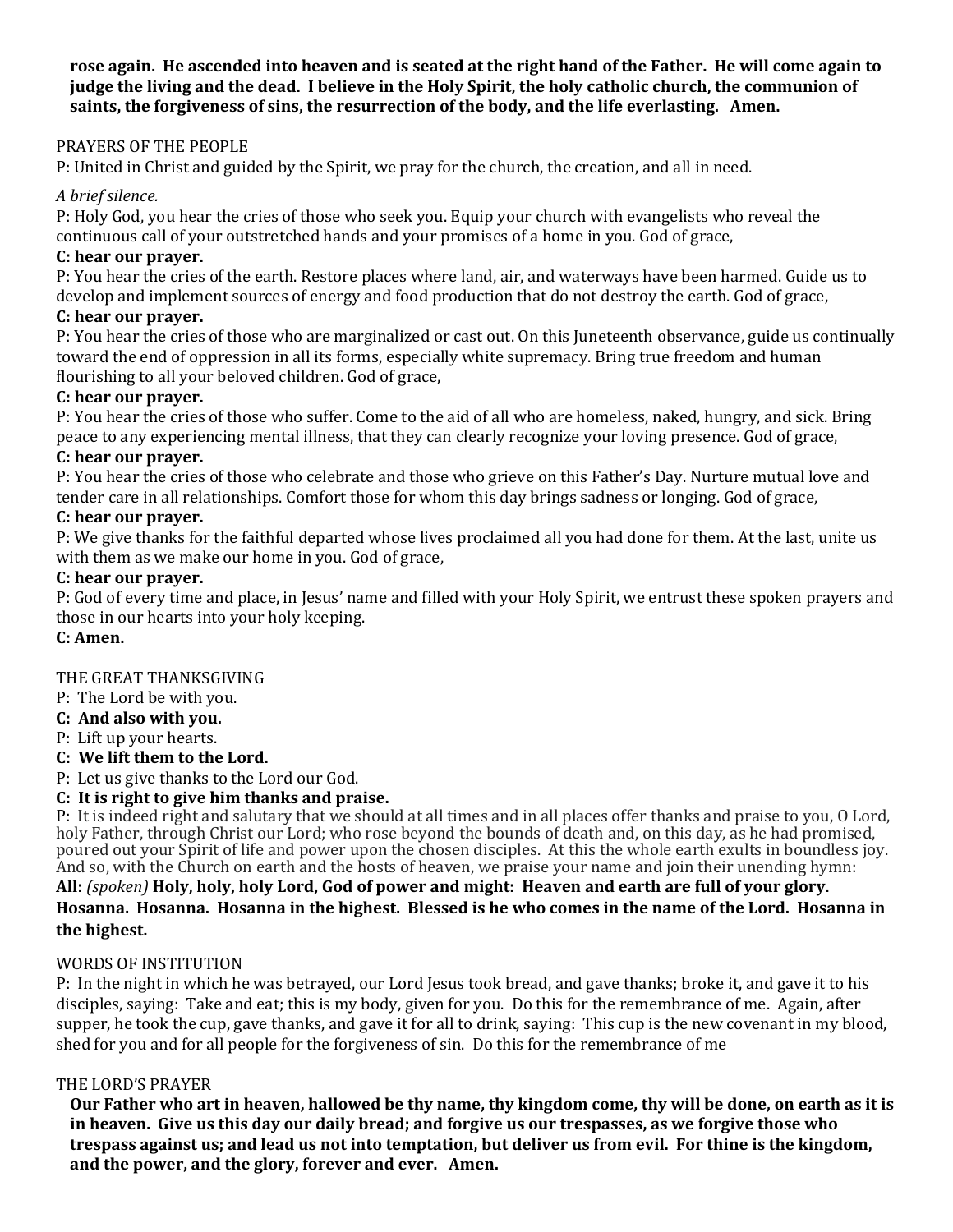#### THE DISTRIBUTION

COMMUNION HYMNS: "Lord, Whose Love in Humble Service" #423 (LBW) "In Christ There Is No East or West #359 (LBW)

#### POST-COMMUNION BLESSING

P: The body and blood of our Lord Jesus Christ strengthen you and keep you in his grace. **C: Amen.**

#### POST-COMMUNION PRAYER

P: Let us pray.

**ALL: Life-giving God, through this meal you have bandaged our wounds and fed us with your mercy. Now send us forth to live for others, both friend and stranger, that all may come to know your love. This we pray in the name of Jesus. Amen.**

#### BENEDICTION

P: May the Lord bless you and keep you. May his face shine upon you with grace and mercy. May He look upon you with favor and grant you peace. In the name of the Father, Son and Holy Spirit. **C: Amen.**

SENDING HYMN**:** "Onward, Christian Soldiers" #509 (LBW)

SENDING

P: Go in peace. Serve the Lord. **C: Thanks be to God!**

**\*\*\*\*\***

Permission to reprint/podcast/stream portions of this service obtained from One License with license #A-724367, CCLI with license #2497574 and Augsburg Fortress License #13855-L. Excerpts of this service are taken by permission from "Worship Resources, Making it Work in the Parish" by Rev. Jerry Nelson. \*\*\*\*\*

**WELCOME TO WORSHIP!** It's wonderful to gather as the body of Christ to worship and give thanks to God! Thanks be to God for all of you here! If you are a visitor, please sign the guest book and feel welcome to come again. You are invited to come downstairs for refreshments and fellowship following worship.

**REMEMBER IN YOUR PRAYERS:** Elva Parde and our shut-ins.

**HAPPY BIRTHDAY** to Lindsey Meints (June 20), Gina Tremain, Carlyne Wolken (June 23), Dallas Shufeldt (June 25).

**HAPPY ANNIVERSARY** to Bob & Arlys Jurgens (June 20, 1969), Tim & Stephanie Crocker (June 25, 2016), Ross & Lodene Kaufman (June 25, 1982).

**VISITATION SUNDAY** is **Sunday, July 3**. Please use this opportunity to visit a place of worship. Be sure to bring a bulletin and comments on things you liked back to Pastor Jensen.

**CHURCH MEMBER CONTACT BOOKLET** we are in the process of making a Church Member Contact List Booklet. We would appreciate it if you could fill out the information on the slip in the bulletin or in the June's newsletter and return to the church, give to Jolene Huls, Pat Jobman or email to alcfilley@hotmail.com.

**JUNE THRIVENT PROJECT:** Undie Month!! We will be collecting all sizes of new underwear for children, women and men through the month of June. We will deliver to area schools and other organizations that are in need. This Thrivent Action Project is sponsored by Delores Huls.

**SUNMART RECEIPTS:** Thanks to everyone who has been saving their SunMart receipts! SunMart/Spartan Nash Co. supports a fundraising program called "Support Our Schools and Churches." All you have to do is save your SunMart cash register receipt tapes and put them in the box in the Fellowship Hall (or give to a council person).